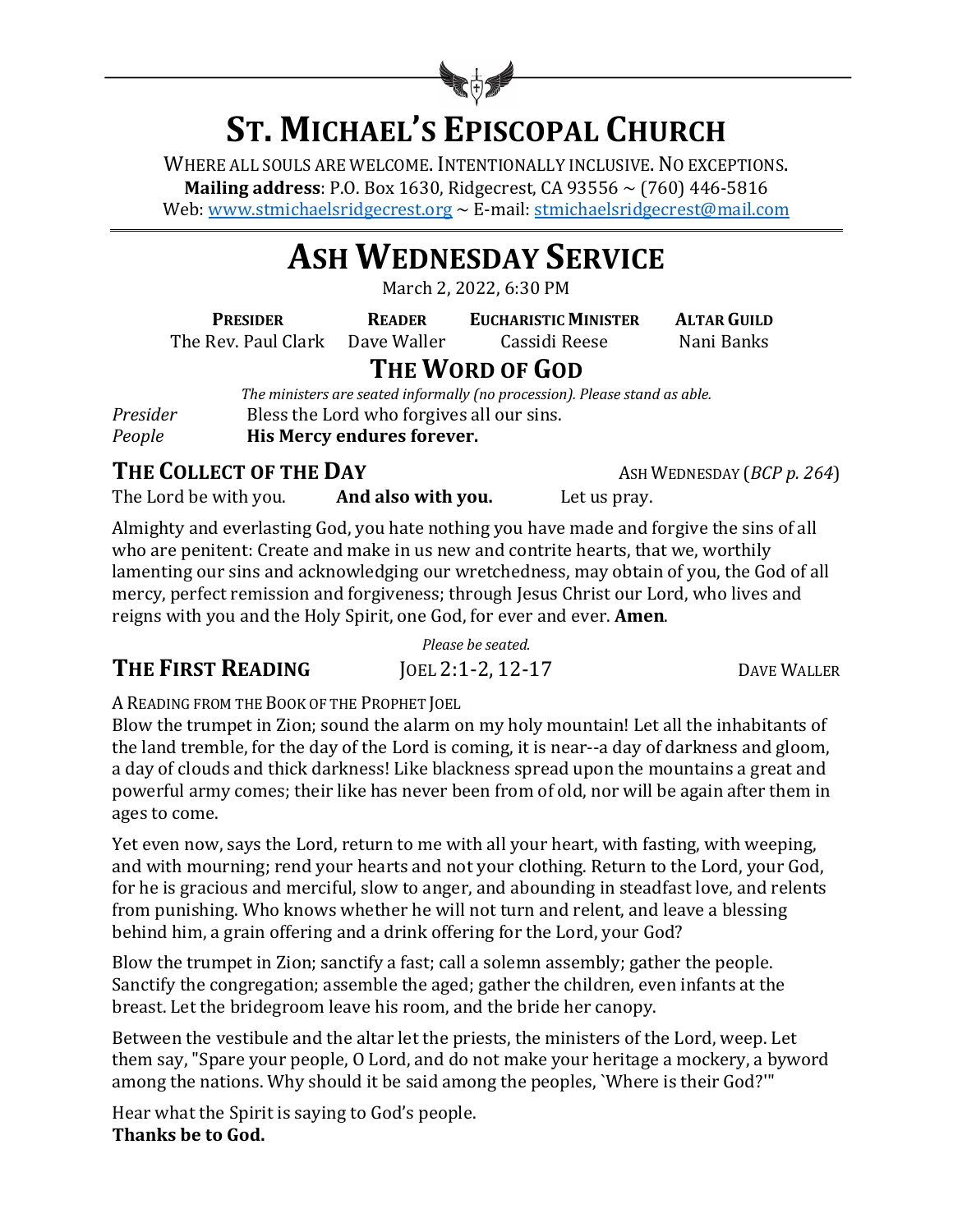## **THE RESPONSE** PSALM 103:8-14 DAVE WALLER

Remaining seated, the Reader and the People say the Psalm responsively by whole verse.

A PSALM APPOINTED IS A PORTION OF PSALM 103.

- 8 The LORD is full of compassion and mercy,  $*$ slow to anger and of great kindness.
- <sup>9</sup> He will not always accuse us,  $*$ **nor** will he keep his anger for ever.
- 10 He has not dealt with us according to our sins,  $*$ nor rewarded us according to our wickedness.
- 11 For as the heavens are high above the earth, \* so is his mercy great upon those who fear him.
- 12 As far as the east is from the west.  $*$ so far has he removed our sins from us.

#### 13 As a father cares for his children, \*  **so does the LORD care for those who fear him.**

14 For he himself knows whereof we are made; \* he remembers that we are but dust.

### **THE SECOND READING** 2 CORINTHIANS 5:20B-6:10 DAVE WALLER

A READING FROM PAUL'S SECOND LETTER TO THE CORINTHIANS.

We entreat you on behalf of Christ, be reconciled to God. For our sake he made him to be sin who knew no sin, so that in him we might become the righteousness of God.

As we work together with him, we urge you also not to accept the grace of God in vain. For he says, "At an acceptable time I have listened to you, and on a day of salvation I have helped you."

See, now is the acceptable time; see, now is the day of salvation! We are putting no obstacle in anyone's way, so that no fault may be found with our ministry, but as servants of God we have commended ourselves in every way: through great endurance, in afflictions, hardships, calamities, beatings, imprisonments, riots, labors, sleepless nights, hunger; by purity, knowledge, patience, kindness, holiness of spirit, genuine love, truthful speech, and the power of God; with the weapons of righteousness for the right hand and for the left; in honor and dishonor, in ill repute and good repute. We are treated as impostors, and yet are true; as unknown, and yet are well known; as dying, and see-- we are alive; as punished, and yet not killed; as sorrowful, yet always rejoicing; as poor, yet making many rich; as having nothing, and yet possessing everything.

Hear what the Spirit is saying to God's people. **Thanks be to God.** 

## **SEQUENCE MUSIC**

*Please stand as able for the Gospel Reading.*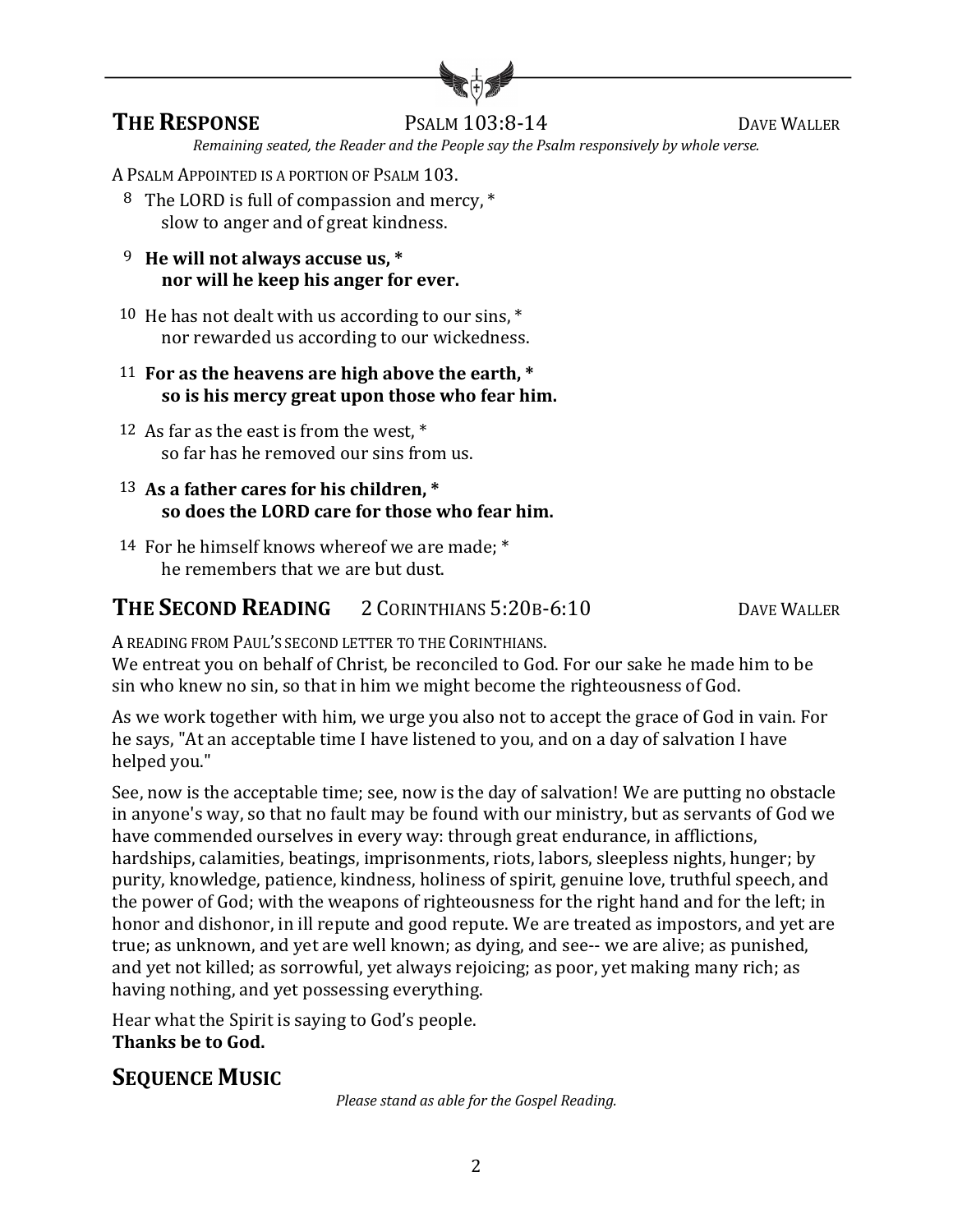

**THE HOLY GOSPEL** MATTHEW 6:1-6.16-21 THE REV. PAUL CLARK

*Gospeller* The Holy Gospel of our Lord Jesus Christ according to Matthew. *People* **Glory to you, Lord Christ.** 

Jesus said, "Beware of practicing your piety before others in order to be seen by them; for then you have no reward from your Father in heaven. So whenever you give alms, do not sound a trumpet before you, as the hypocrites do in the synagogues and in the streets, so that they may be praised by others. Truly I tell you, they have received their reward. But when you give alms, do not let your left hand know what your right hand is doing, so that your alms may be done in secret; and your Father who sees in secret will reward you. And whenever you pray, do not be like the hypocrites; for they love to stand and pray in the synagogues and at the street corners, so that they may be seen by others. Truly I tell you, they have received their reward. But whenever you pray, go into your room and shut the door and pray to your Father who is in secret; and your Father who sees in secret will reward you. And whenever you fast, do not look dismal, like the hypocrites, for they disfigure their faces so as to show others that they are fasting. Truly I tell you, they have received their reward. But when you fast, put oil on your head and wash your face, so that your fasting may be seen not by others but by your Father who is in secret; and your Father who sees in secret will reward you.

"Do not store up for yourselves treasures on earth, where moth and rust consume and where thieves break in and steal; but store up for yourselves treasures in heaven, where neither moth nor rust consumes and where thieves do not break in and steal. For where your treasure is, there your heart will be also."

*Gospeller* The Gospel of the Lord. **People Praise to you, Lord Christ.** 

**HOMILY** THE REV. PAUL CLARK

*A period of silence and personal reflection follows the sermon.*

*Please stand as able.*

## **INVITATION TO THE OBSERVANCE OF A HOLY LENT** (*BCP pp. 264-265*)

Dear People of God: The first Christians observed with great devotion the days of our Lord's passion and resurrection, and it became the custom of the Church to prepare for them by a season of penitence and fasting. This season of Lent provided a time in which converts to the faith were prepared for Holy Baptism. It was also a time when those who, because of notorious sins, had been separated from the body of the faithful were reconciled by penitence and forgiveness, and restored to the fellowship of the Church. Thereby, the whole congregation was put in mind of the message of pardon and absolution set forth in the Gospel of our Savior, and of the need which all Christians continually have to renew their repentance and faith.

I invite you, therefore, in the name of the Church, to the observance of a holy Lent, by selfexamination and repentance; by prayer, fasting, and self-denial; and by reading and meditating on God's holy Word. And, to make a right beginning of repentance, and as a mark of our mortal nature, let us now kneel before the Lord, our maker and redeemer.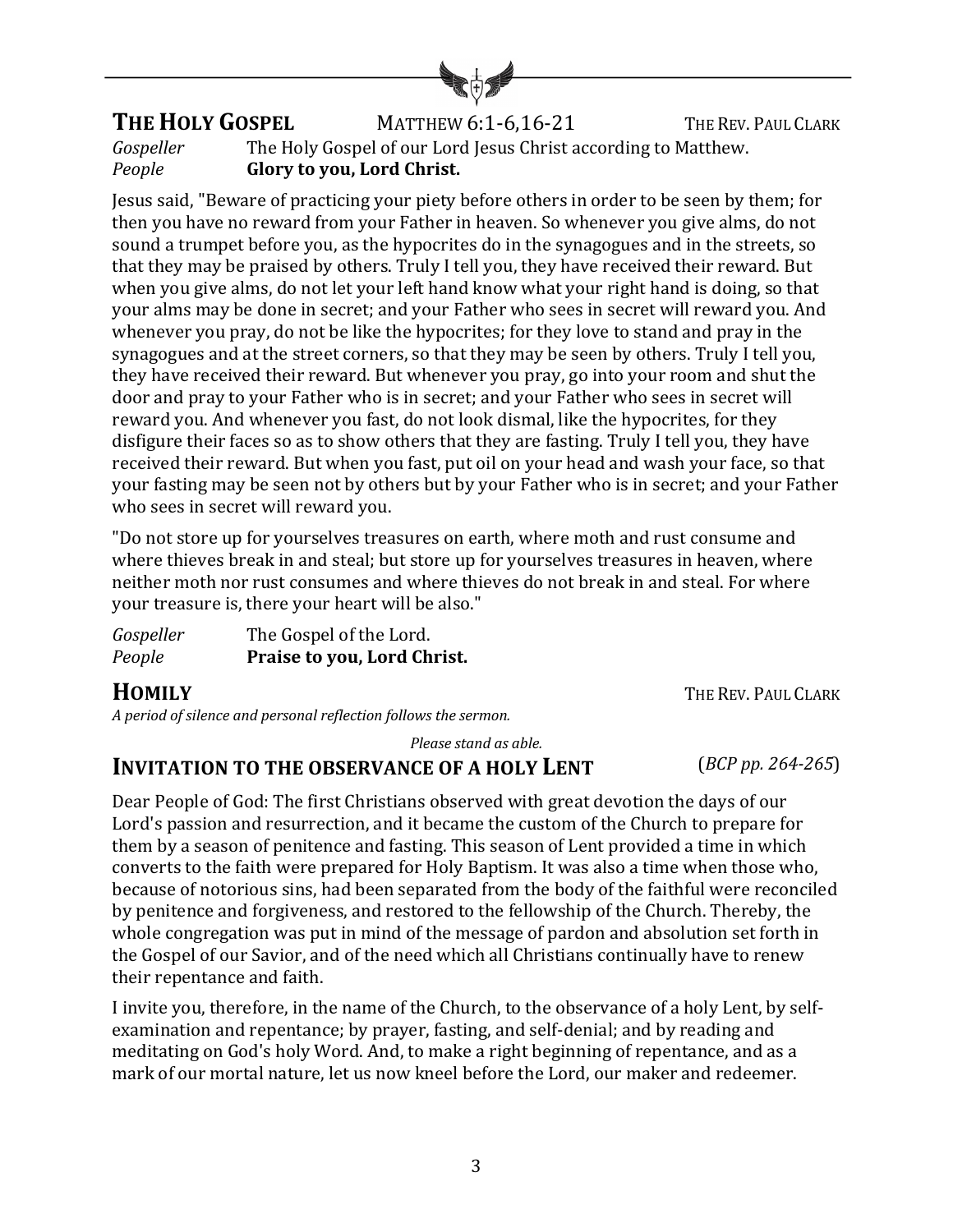## **THE IMPOSITION OF ASHES** (BCP p. 265)

Almighty God, you have created us out of the dust of the earth: Grant that these ashes may be to us a sign of our mortality and penitence, that we may remember that it is only by your gracious gift that we are given everlasting life; through Jesus Christ our Savior. Amen.

*If* you wish to have ashes imposed on your forehead, please come forward to the altar.

The ashes are imposed with the following words Remember that you are dust, and to dust you shall return.

**PSALM 51** CASSIDI REESE

- <sup>1</sup> Have mercy on me, O God, according to your loving-kindness; \* in your great compassion blot out my offenses.
- <sup>2</sup> Wash me through and through from my wickedness \* and cleanse me from my sin.
- 3 For I know my transgressions,  $*$ and my sin is ever before me.
- 4 Against you only have I sinned \* and done what is evil in your sight.
- 5 And so you are justified when you speak  $*$ and upright in your judgment.
- <sup>6</sup> Indeed, I have been wicked from my birth, \* a sinner from my mother's womb.
- 7 For behold, you look for truth deep within me,  $*$ and will make me understand wisdom secretly.
- 8 Purge me from my sin, and I shall be pure; \* **wash me, and I shall be clean indeed.**
- 9 Make me hear of joy and gladness,  $*$ that the body you have broken may rejoice.
- 10 **Hide your face from my sins \*** and blot out all my iniquities.
- 11 Create in me a clean heart, 0 God,  $*$ and renew a right spirit within me.
- 12 Cast me not away from your presence \* and take not your holy Spirit from me.
- 13 Give me the joy of your saving help again  $*$ and sustain me with your bountiful Spirit.
- 14 I shall teach your ways to the wicked, \* and sinners shall return to you.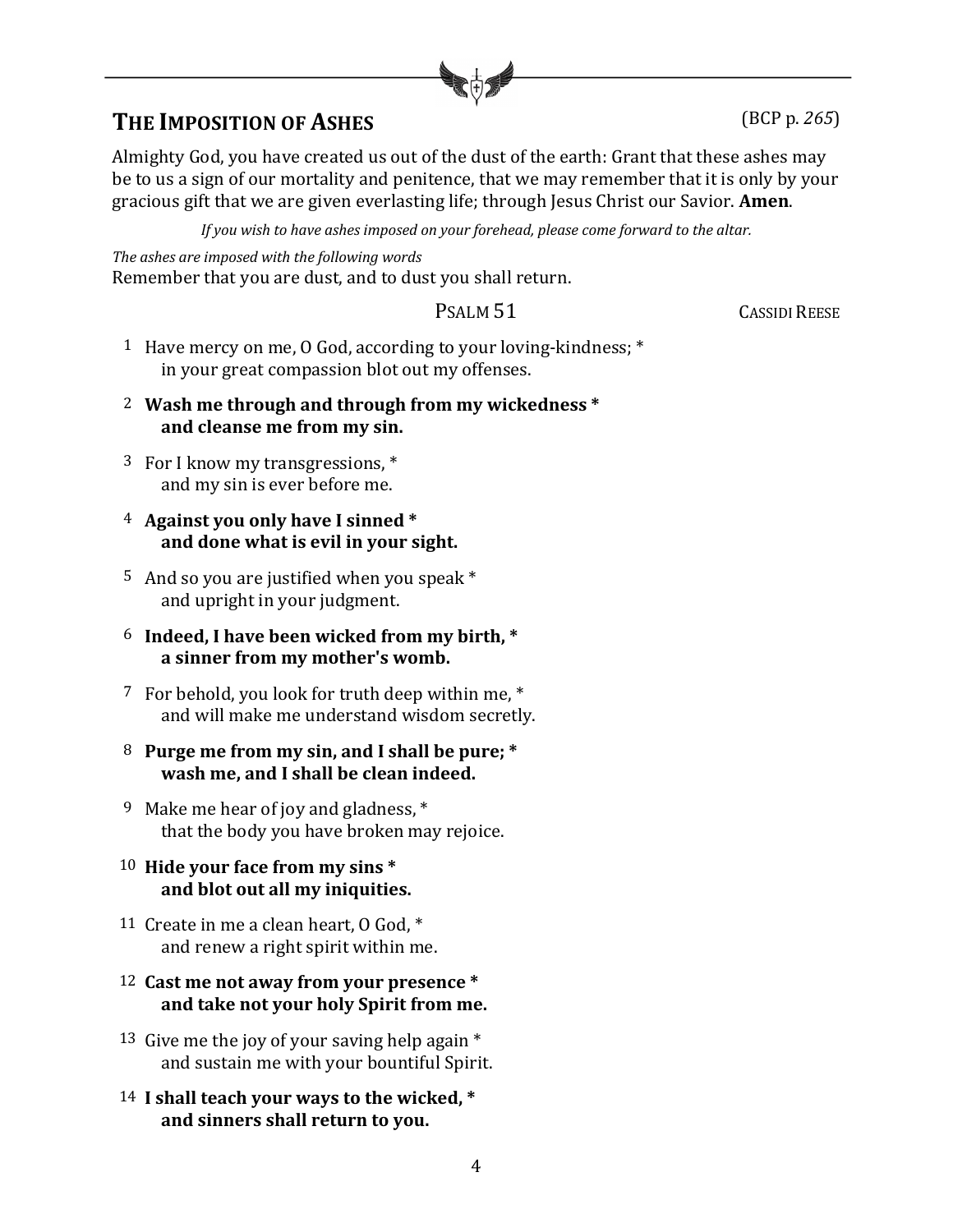

- 15 Deliver me from death, O God, \* and my tongue shall sing of your righteousness,  $0$  God of my salvation.
- 16 Open my lips, O Lord, \* and my mouth shall proclaim your praise.
- 17 Had you desired it, I would have offered sacrifice, \* but you take no delight in burnt-offerings.
- 18 The sacrifice of God is a troubled spirit; \* a broken and contrite heart, O God, you will not despise.
- 19 Be favorable and gracious to Zion,  $*$ and rebuild the walls of Jerusalem.
- <sup>20</sup> Then you will be pleased with the appointed sacrifices, **with burnt-offerings and oblations:** \* then shall they offer young bullocks upon your altar.

## **LITANY OF PENITENCE** (*BCP p.* 267-269)

**The Presider and People together, all kneeling** 

Most holy and merciful Father: We confess to you and to one another, and to the whole communion of saints in heaven and on earth, that we have sinned by our own fault in thought, word, and deed; by what we have done, and by what we have left undone.

We have not loved you with our whole heart, and mind, and strength. We have not loved our neighbors as ourselves. We have not forgiven others, as we have been forgiven.

#### Have mercy on us, Lord.

We have been deaf to your call to serve, as Christ served us. We have not been true to the mind of Christ. We have grieved your Holy Spirit. **Have mercy on us, Lord.** 

We confess to you, Lord, all our past unfaithfulness: the pride, hypocrisy, and impatience of our lives, **We confess to you, Lord.** 

Our self-indulgent appetites and ways, and our exploitation of other people,

#### We confess to you, Lord.

Our anger at our own frustration, and our envy of those more fortunate than ourselves, We confess to you, Lord.

Our intemperate love of worldly goods and comforts, and our dishonesty in daily life and work, work, **we confess to you, Lord.** 

Our negligence in prayer and worship, and our failure to commend the faith that is in us, We confess to you, Lord.

Accept our repentance, Lord, for the wrongs we have done: for our blindness to human need and suffering, and our indifference to injustice and cruelty,

#### Accept our repentance, Lord.

For all false judgments, for uncharitable thoughts toward our neighbors, and for our prejudice and contempt toward those who differ from us, **Accept our repentance, Lord.**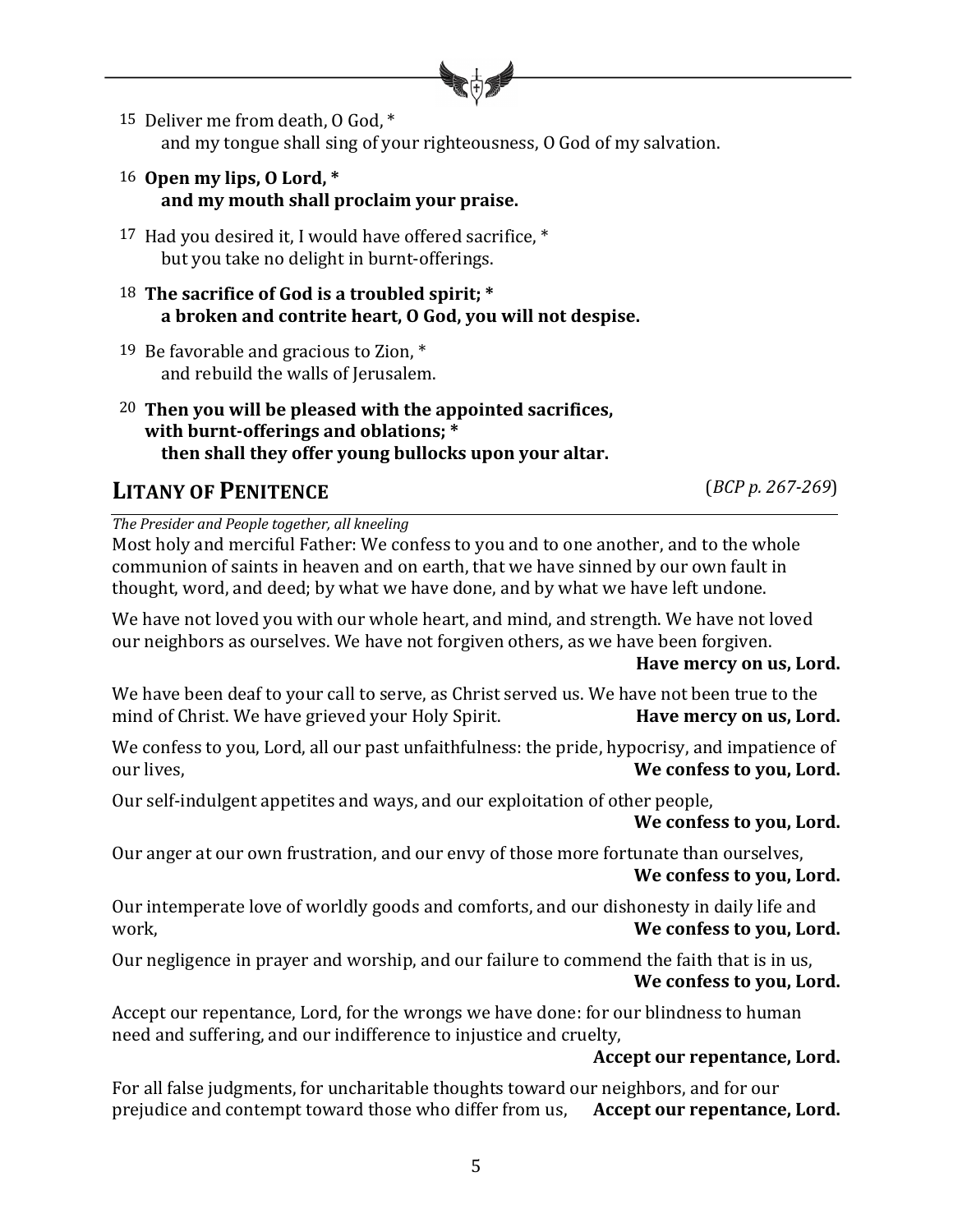

Restore us, good Lord, and let your anger depart from us;

Favorably hear us, for your mercy is great.

Accomplish in us the work of your salvation,

#### That we may show forth your glory in the world.

By the cross and passion of your Son our Lord,

#### Bring us with all your saints to the joy of his resurrection.

The Priest stands and, facing the people, says

Almighty God, the Father of our Lord Jesus Christ, who desires not the death of sinners, but rather that they may turn from their wickedness and live, has given power and commandment to his ministers to declare and pronounce to his people, being penitent, the absolution and remission of their sins. He pardons and absolves all those who truly repent, and with sincere hearts believe his holy Gospel. Therefore we beseech him to grant us true repentance and his Holy Spirit, that those things may please him which we do on this day, and that the rest of our life hereafter may be pure and holy, so that at the last we may come to his eternal joy; through Jesus Christ our Lord. **Amen**.

## **THE PEACE**

*Presider* The peace of Christ be always with you. *People* **And also with you.** 

Please stay in your pew. Waving, bowing and peace signs are appropriate. Please be seated.

## **ANNOUNCEMENTS** RICHARD HENDRICKS

## Lenten Bible Study during Coffee Hour starts March 6.

#### **Evening Prayer followed by Bible Study with the Saints** Wednesdays | 6:00 p.m. | Zoom Link

Please mail your offerings to the church (at the mailing address above) or give to the church online using tithe.ly  $(https://tithe.ly/give?c=2212452)$ .

> For pastoral care: please call Deacon Cathy at 760-384-8824 or email countmyblessings1@gmail.com

## **HOLY COMMUNION**

## **OFFERTORY INVITATION** EPHESIANS 5:2

Walk in love, as Christ loved us and gave himself for us, an offering and sacrifice to God.

|                                             |  | Please stand as able for the Offertory Hymn |              |
|---------------------------------------------|--|---------------------------------------------|--------------|
| <b>OFFERTORY HYMN</b>                       |  | <b>GOD HIMSELF IS WITH US</b>               | Hymnal #475  |
| THE GREAT THANKSGIVING EUCHARISTIC PRAYER C |  |                                             | (BCP p. 369) |
|                                             |  | Please stand as able.                       |              |
| The Lord be with you.                       |  | And also with you.                          |              |
| Lift up your hearts.                        |  | We lift them to the Lord.                   |              |
| Let us give thanks to the Lord our God.     |  | It is right to give God thanks and praise.  |              |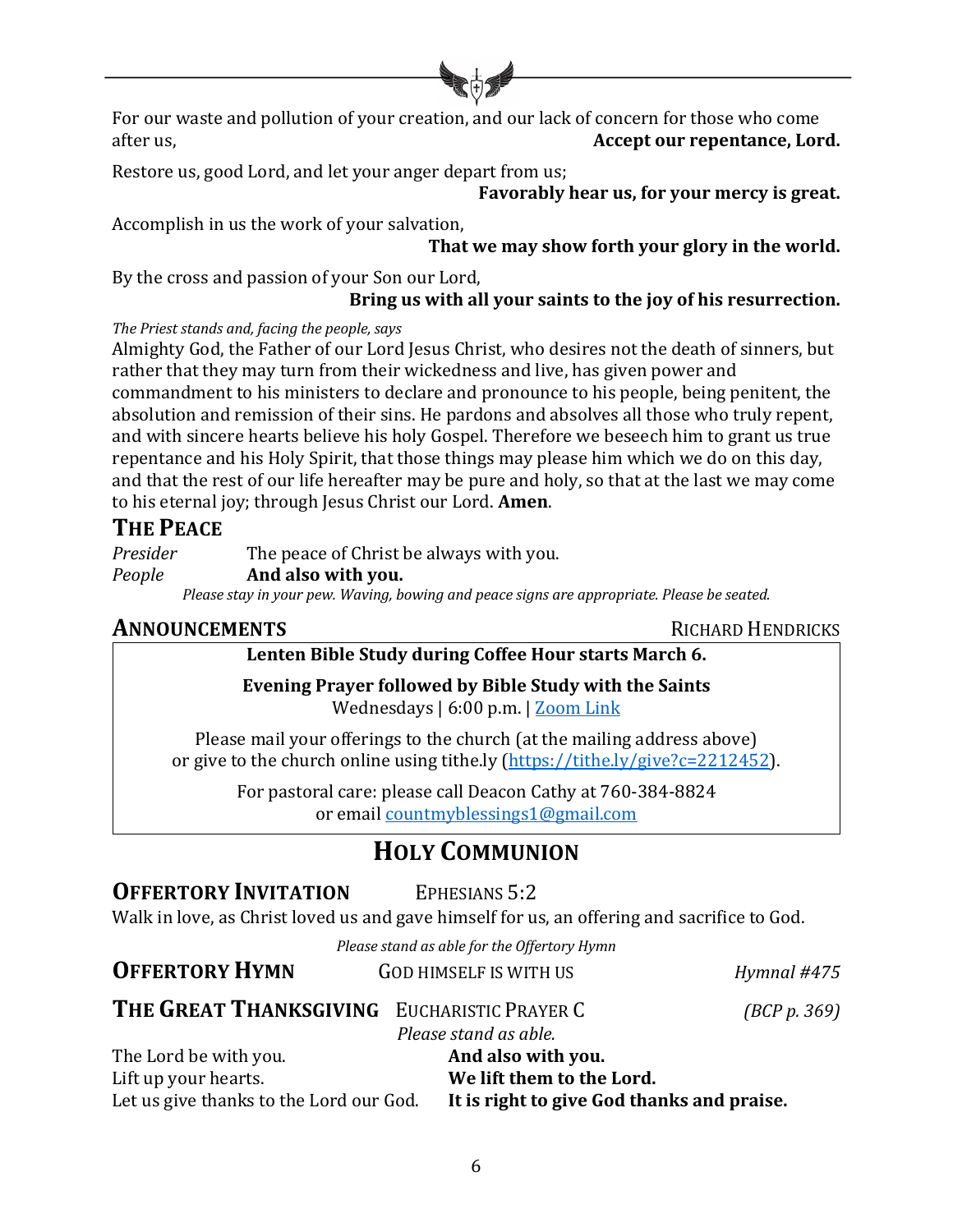

God of all power, Ruler of the Universe, you are worthy of glory and praise. Glory to you for ever and ever.

At your command all things came to be: the vast expanse of interstellar space, galaxies, suns, the planets in their courses, and this fragile earth, our island home.

### By your will they were created and have their being.

From the primal elements you brought forth the human race, and blessed us with memory, reason, and skill. You made us the rulers of creation. But we turned against you, and betrayed your trust; and we turned against one another.

## Have mercy, Lord, for we are sinners in your sight.

Again and again, you called us to return. Through prophets and sages you revealed your righteous Law. And in the fullness of time you sent your only Son, born of a woman, to fulfill your Law, to open for us the way of freedom and peace.

## By his blood, he reconciled us. By his wounds, we are healed.

And therefore we praise you, joining with the heavenly chorus, with prophets, apostles, and martyrs, and with all those in every generation who have looked to you in hope, to proclaim with them your glory, in their unending hymn:

## **SANCTUS** *(BCP p. 371)* Holy, holy, holy Lord, God of power and might, Heaven and earth are full of your glory. Hosanna in the highest. **Blessed is he who comes in the name of the Lord. Hosanna in the highest.**

### *The Presider continues*

And so, Father, we who have been redeemed by him, and made a new people by water and the Spirit, now bring before you these gifts. Sanctify them by your Holy Spirit to be the Body and Blood of Jesus Christ our Lord.

On the night he was betrayed he took bread, said the blessing, broke the bread, and gave it to his friends, and said, "Take, eat: This is my Body, which is given for you. Do this for the remembrance of me."

After supper, he took the cup of wine, gave thanks, and said, "Drink this, all of you: This is my Blood of the new Covenant, which is shed for you and for many for the forgiveness of sins. Whenever you drink it, do this for the remembrance of me."

Remembering now his work of redemption, and offering to you this sacrifice of thanksgiving,

#### We celebrate his death and resurrection, as we await the day of his coming.

Lord God of our Fathers and Mothers: God of Abraham, Isaac, and Jacob; God of Tamar, Rahab, Ruth, Bathsheba, and the Virgin Mary; God and Father of our Lord Jesus Christ: Open our eyes to see your hand at work in the world about us. Deliver us from the presumption of coming to this Table for solace only, and not for strength; for pardon only, and not for renewal. Let the grace of this Holy Communion make us one body, one spirit in Christ, that we may worthily serve the world in his name.

#### Risen Lord, be known to us in the breaking of the Bread.